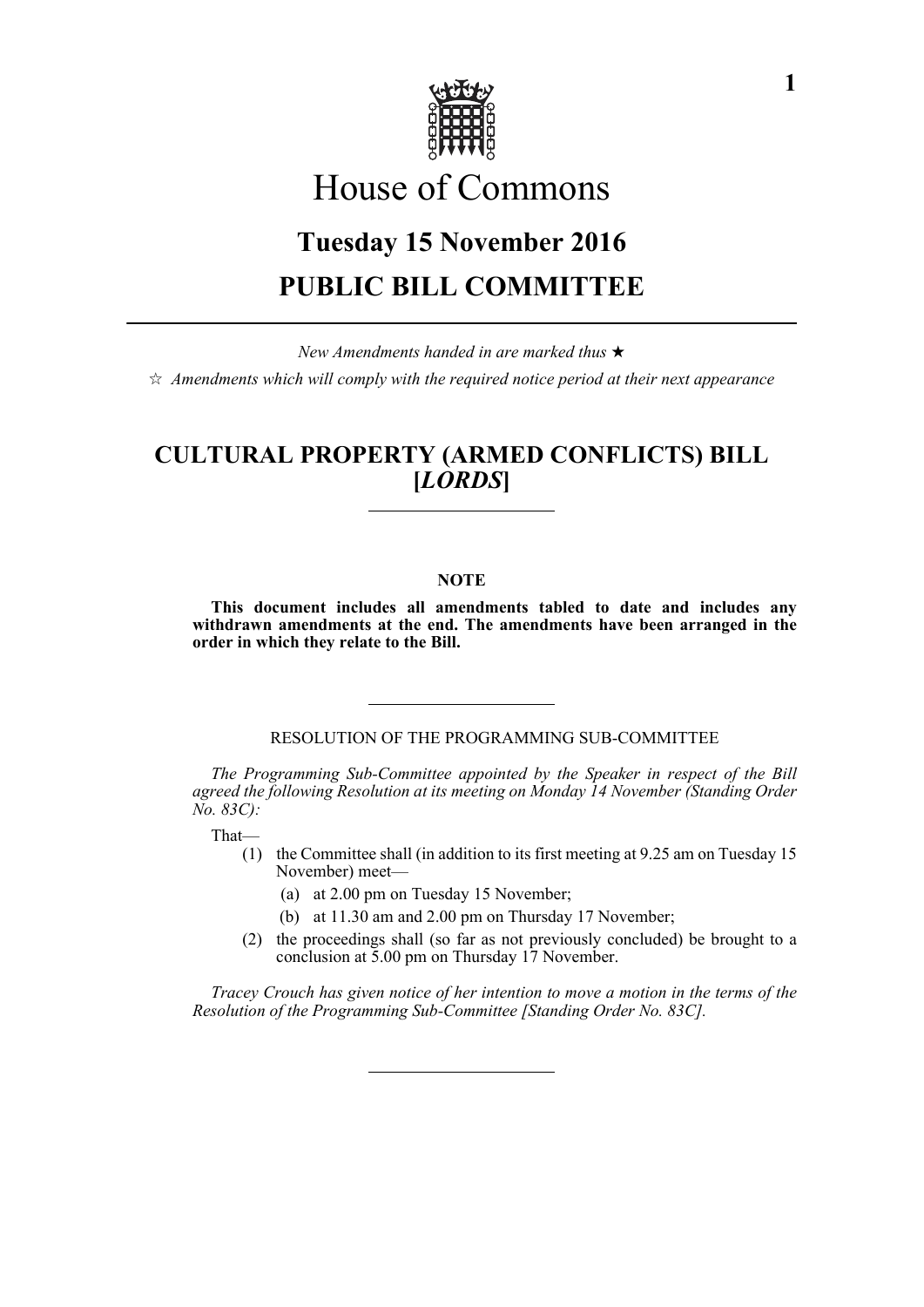#### Kevin Brennan Dr Rosena Allin-Khan

Clause **2**, page **1**, line **18**, at end add "and shall be taken to include cultural property in digital form."

Kevin Brennan Dr Rosena Allin-Khan

Clause **3**, page **2**, line **16**, leave out "or"

Kevin Brennan Dr Rosena Allin-Khan

> Clause **3**, page **2**, line **17**, at end insert ", or (c) a foreign national serving under the military command of the UK Armed Forces."

Kevin Brennan Dr Rosena Allin-Khan

> Clause **3**, page **2**, line **17**, at end insert "or if the act was committed by a private military contractor or an individual employed by a private military contractor, including persons contracted to the UK armed forces."

Kevin Brennan Dr Rosena Allin-Khan

Clause **8**, page **5**, line **5**, at end insert—

"( ) Where cultural property is in a digital form, the cultural emblem may be displayed in a digital format."

Kevin Brennan Dr Rosena Allin-Khan

Clause **17**, page **8**, line **12**, leave out "or having reason to suspect"

Victoria Borwick

Clause **17**, page **8**, line **12**, leave out "having reason to suspect" and insert "believing"

**6**

**5**

**2**

**3**

**4**

**7**

**1**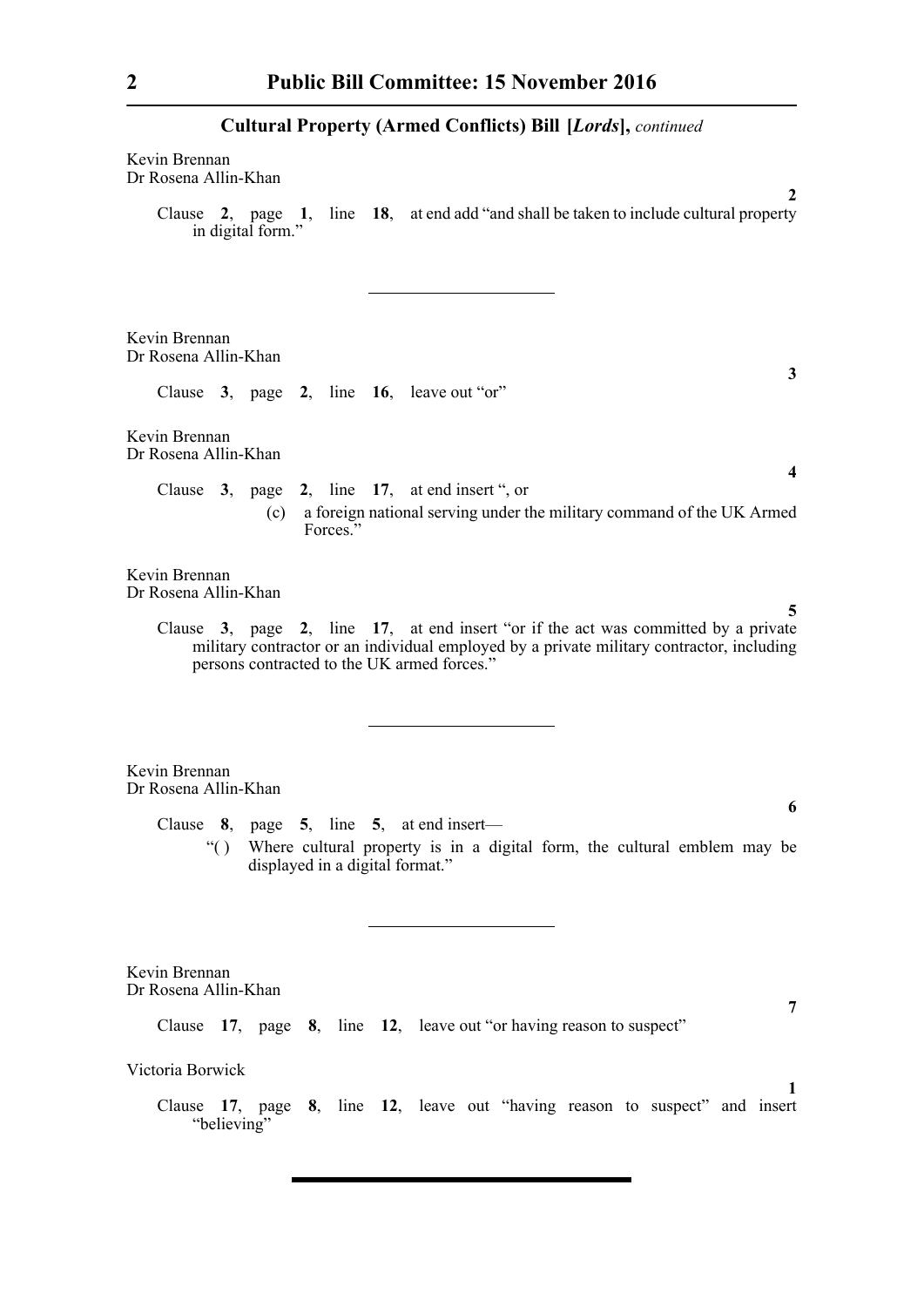#### *NEW CLAUSES*

Kevin Brennan Dr Rosena Allin-Khan

To move the following Clause—

#### **"Enforcement: costs**

- (1) The Secretary of State shall lay before Parliament each year a report setting out the costs incurred by the following bodies in fulfilling the requirements of this Act—
	- (a) the cultural property protection unit within the Ministry of Defence,
	- (b) Border Force,
	- (c) the Arts and Antiquities Unit of the Metropolitan Police,
	- (d) UK police authorities, and
	- (e) any other publicly funded body carrying out functions for the purposes of cultural protection under this Act.
- (2) The first report under subsection (1) shall be laid within 12 months of this Act being passed.
- (3) Reports laid under this section shall include an account of how bodies specified under subsection (1) communicate and cooperate with each other in protecting cultural property in compliance with this Act."

Kevin Brennan Dr Rosena Allin-Khan

To move the following Clause—

# **"Report on topics for updated Protocol**

Within 12 months of the passing of this Act, the Secretary of State shall publish a report setting out the UK's priorities for topics to be included in an updated protocol to the 1954 Hague Convention."

Kevin Brennan Dr Rosena Allin-Khan

To move the following Clause—

# **"Cultural property: duty to provide information**

(1) Auctioneers and traders within the United Kingdom shall have a duty to provide buyers and potential buyers of items of cultural property (including antiques, cultural artefacts and artworks) with information to enable buyers and potential buyers to decide whether the item has been unlawfully exported within the meaning of section 17 of this Act.

**NC2**

**NC1**

**NC3**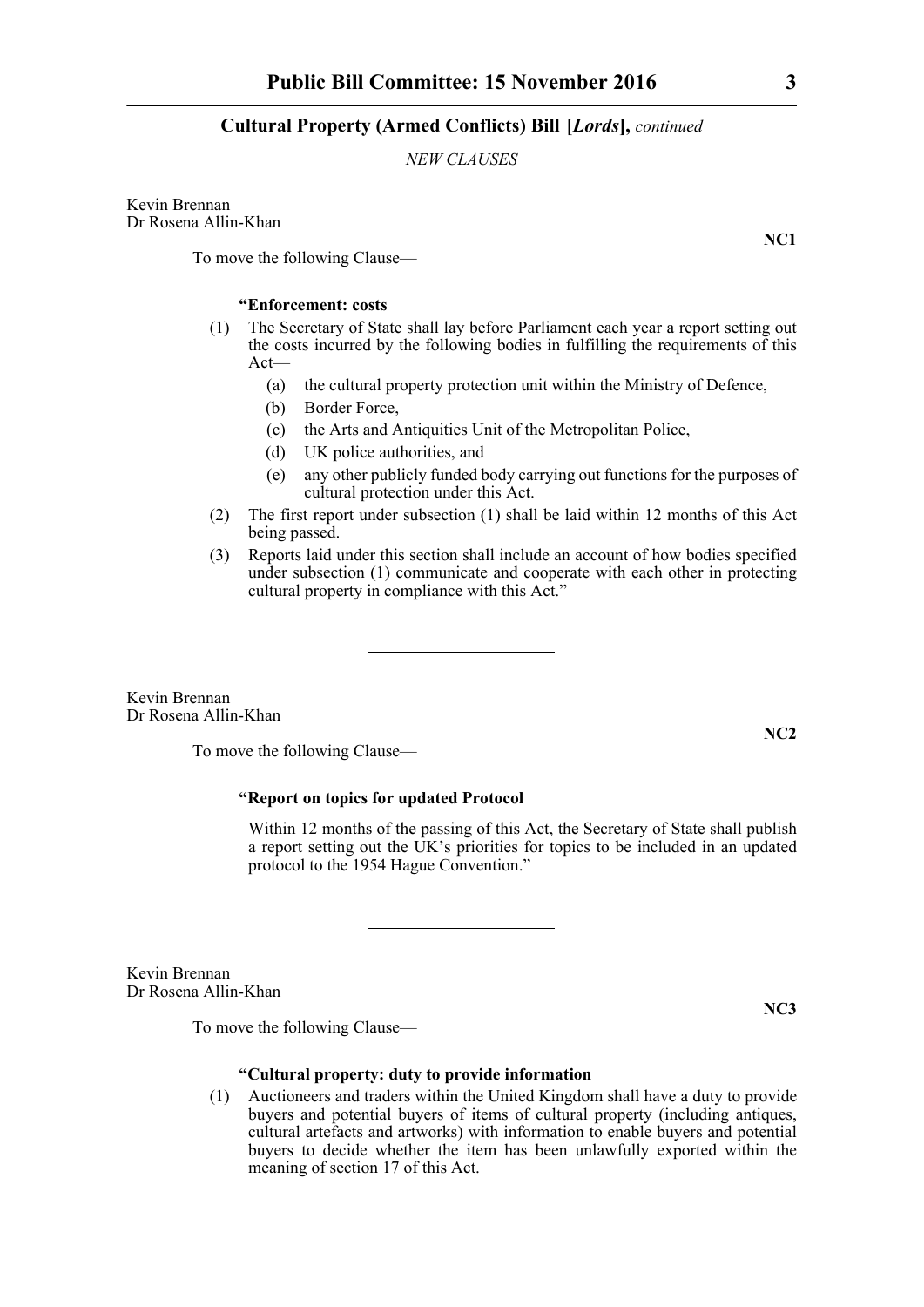- (2) The Secretary of State may make regulations specifying the nature of the information to be provided under subsection (1).
- (3) Regulations under this section—
	- (a) shall be made by statutory instrument, and
	- (b) may not be made unless a draft has been laid before and approved by resolution of each House of Parliament."

Kevin Brennan Dr Rosena Allin-Khan

To move the following Clause—

**NC4**

**NC5**

# **"Safeguarding cultural property**

At the end of the period of one year following the passing of this Act, the Secretary of State shall lay a report before each House of Parliament on which cultural properties situated within the UK have been listed as protected by this Act, and how the Government has safeguarded them against the foreseeable effect of an armed conflict, in accordance with Article 3 of the Convention."

Kevin Brennan Dr Rosena Allin-Khan

To move the following Clause—

**"Cultural Protection Fund**

At the end of the period of one year following the passing of this Act, and every two years thereafter, the Secretary of State shall lay a report before both Houses of Parliament on the work of the Cultural Protection Fund in supporting the implementation of the Hague Convention for the Protection of Cultural Property in the Event of Armed Conflict of 1954 and the Protocols to that Convention of 1954 and 1999."